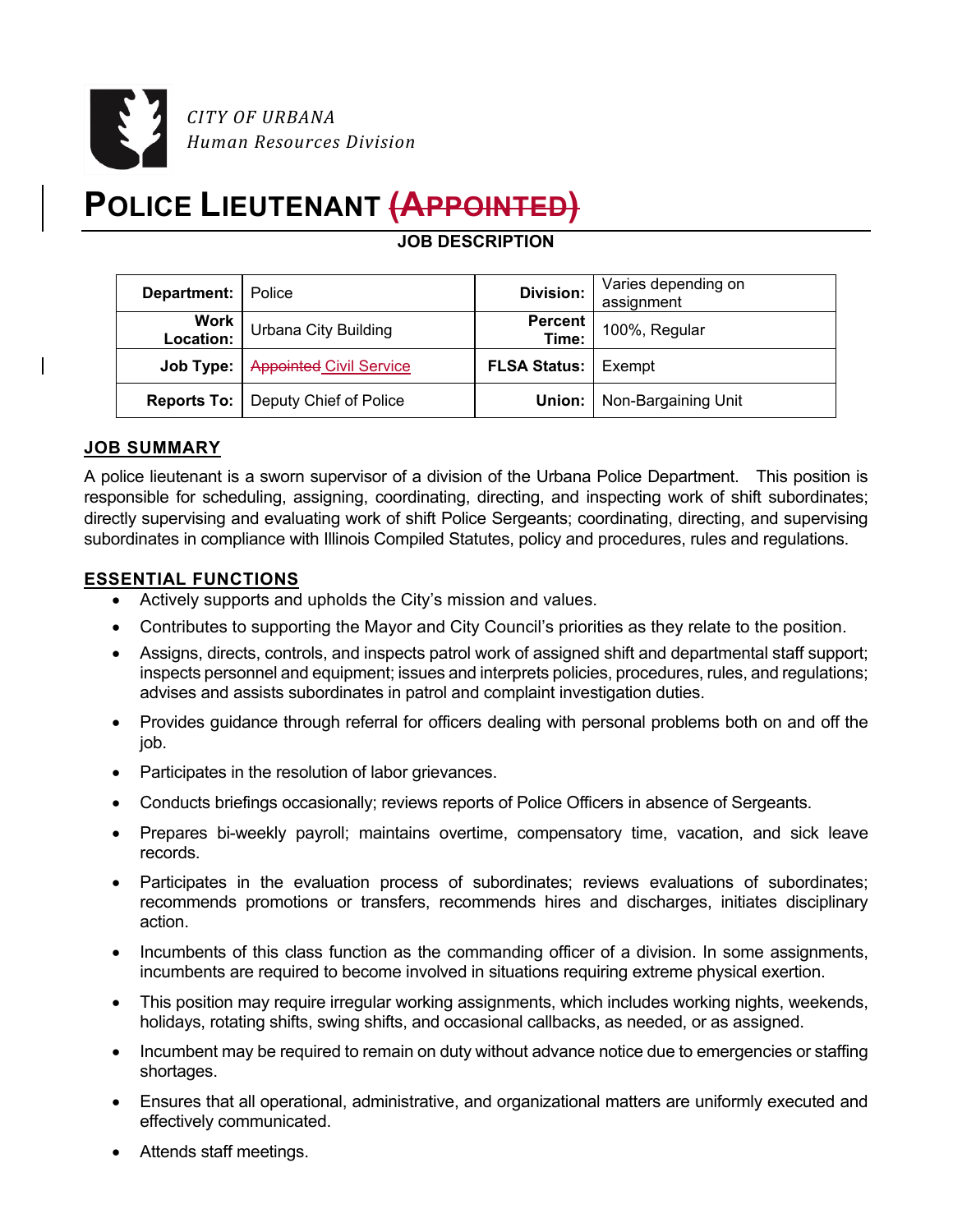#### Police Lieutenant (Appointed)

- Incumbent exercises considerable knowledge, training and experience for executing duties independently, and within applicable legal policy parameters and limitations.
- Performs duties of Police Sergeant or Police Officer when short staffed.
- Performs other related duties as assigned.

*This information is intended to be descriptive of the key responsibilities of the position. The following examples do not identify all duties performed by any single incumbent.*

# **JOB REQUIREMENTS**

## **Skills & Experience**

Two (2) years' experience as a police supervisor at the time of appointment.

## **Knowledge of:**

- Departmental policies, rules and regulations.
- Accepted police practices, methods, and procedures employed in field patrol work.
- Principles, practices, and methods employed in crime detection and criminal investigation.
- Geography of the general area and road network.
- Applicable laws and ordinances regarding arrest procedure and detention, rules of evidence, and the prosecution of offenders.
- Principles and techniques of accident investigation, interview and interrogation, and criminal investigation procedure and case preparation for prosecution.
- Criminal court system.
- Office procedures, methods and equipment including computer software applications.
- Principles of business letter writing and basic report preparation.

#### **Ability To:**

- Effectively plan, direct, control, and evaluate work of police officers, and to deal firmly and courteously with subordinates and the public.
- Prepare clear and comprehensive investigative reports.
- Safely operate City vehicles requiring a State of Illinois Class D driver's license.
- Maintain skill in the use and care of firearms, pepper spray, batons, handcuffs, portable radios, mobile radios, mobile digital computers, City computers and network systems, METCAD dispatch computers, police vehicles and other equipment.
- Work with confidential information.
- Demonstrate an awareness and appreciation of the diversity of the community.
- Develop and maintain strong communication and interpersonal skills.
- Establish and maintain effective working relationships with those contacted in the course of work.
- Develop and implement long-range goals and objectives, and develop the same skills in subordinates.
- Recognize and resolve organizational conflict.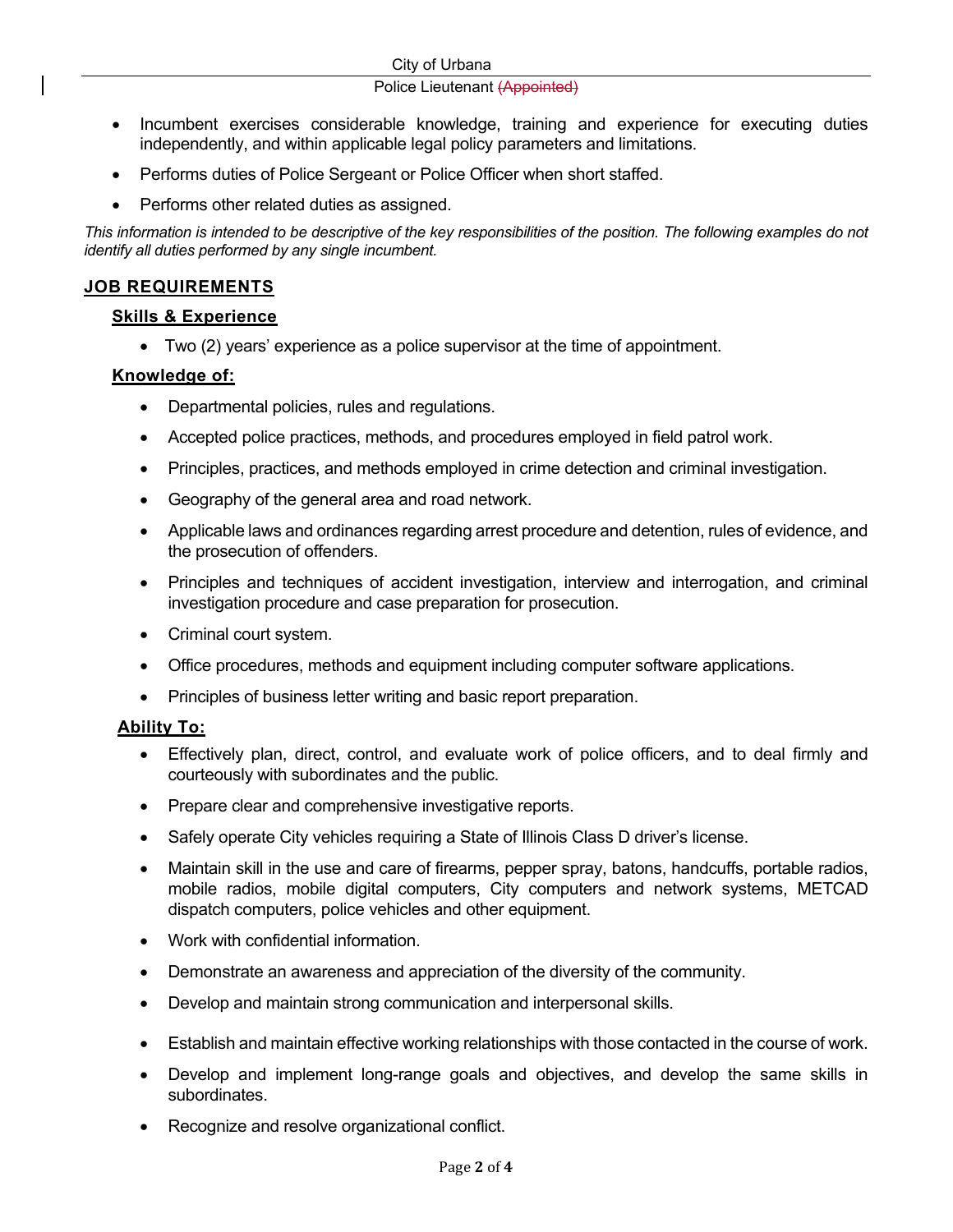#### Police Lieutenant (Appointed)

## **Licenses, Certifications and Memberships Required**

- Must possess a valid State of Illinois Class D driver's license.
- Must possess Police Training Institute certificate and Firearm Training certification.

## **Other Requirements**

- Must maintain physical fitness requirements to assure satisfactory performance of the essential functions of the job.
- Minimum age of not less than 21 years at time of appointment.
- Must be a United States citizen.

## **RESPONSIBLE FOR**:

- Supervising and evaluating shift Police Sergeants' work performance.
- Safety of subordinates and public.
- Scheduling, assigning, coordinating, and directing the work of shift Police Sergeants, Police Officers, and non-sworn personnel.
- Investigation of citizen complaints against Police Sergeants and Officers.
- Routine maintenance of assigned equipment.
- Safe utilization of City vehicles and property.
- Responsibility for patrol operations; special event planning; emergency management; investigations, reports and report writing; application and enforcement of departmental policies and procedures, professional standards performance evaluations, customer and staff relations development and execution of in-service training and (new hire) field training & evaluation; crime prevention education; and community based outreach & initiatives.

#### **SUPPLEMENTAL INFORMATION**

**Working Environment:** Standard office setting with occasional fieldwork. Work environment is both formal and informal, team oriented, having variable tasks, pace, and pressure. Work is usually performed indoors in office and in meeting rooms; occasionally work outdoors in all weather conditions when required to respond to in-progress calls and major incidents. May work second or third shift; may work holidays; may be on call for emergency situations. While on assignment as Lieutenant, incumbent will be on call 24 hours a day, 7 days a week, authorized and responsible for a City vehicle 24 hours a day, 7 days a week.

**Physical Requirements:** Primary functions require sufficient physical ability to work in an office setting and operate office equipment; ability to respond to calls for service and to take police action when necessary; may occasionally require extreme physical exertion to assist with physical altercations.

**Vision and Hearing** See in the normal visual range with or without correction; vision sufficient to read computer screens and printed documents and to operate equipment. Hear in the normal audio range with or without correction.

**Supervision Exercised:** Supervision is exercised over Police Sergeants, Police Officers, and other non-sworn support personnel.